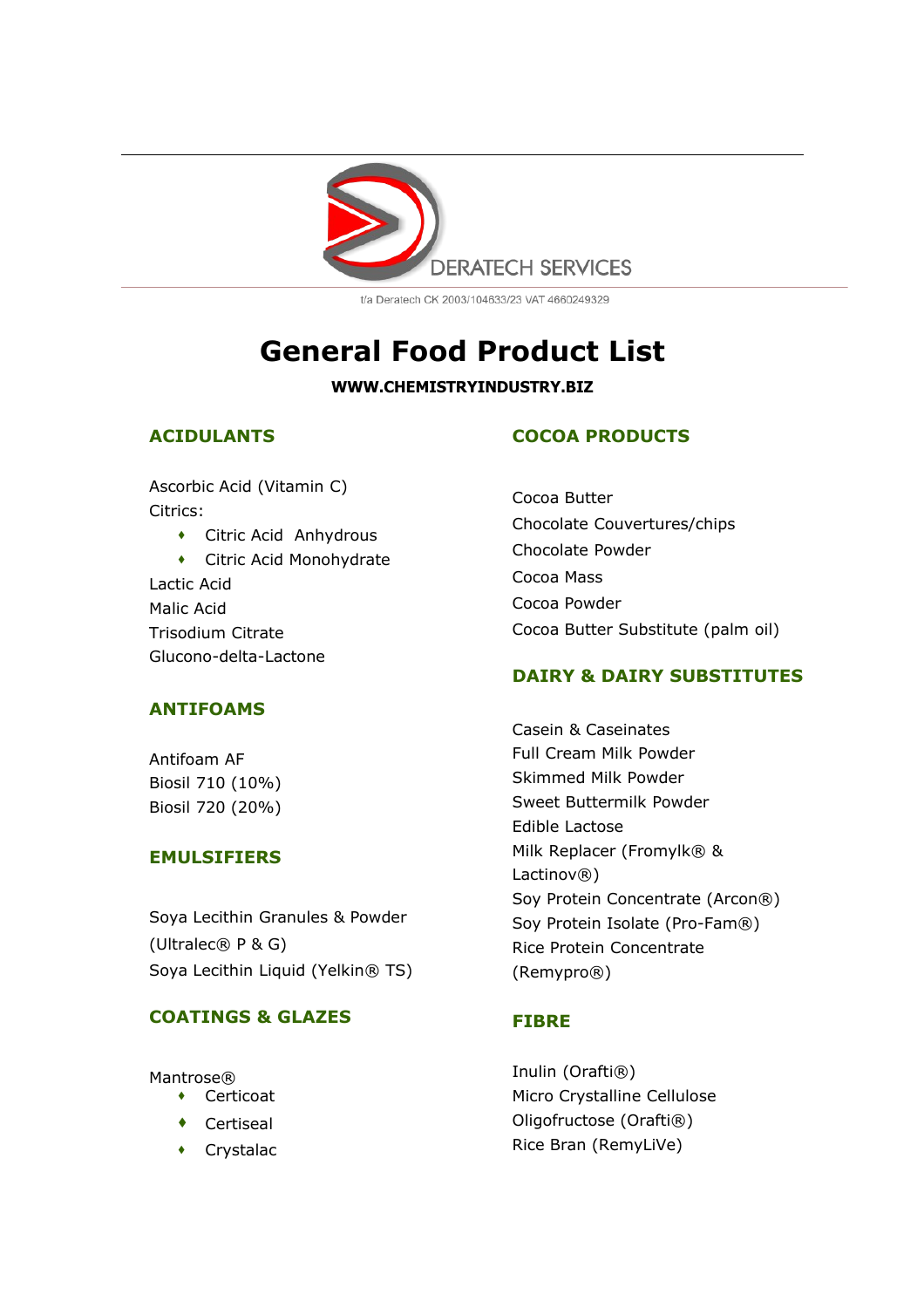#### **AROMATIC CHEMICALS**

Aldehyde C14 Aldehyde C18 Citral Synthetice Ethyl Maltol Dihydrocoumarin Heliotropin Linalool Maltol Methyl Salicylate Mustard flour Mustard Seed Strawberry Furanone

## **FLAVOUR ENHANCERS**

Aniseed oil Essiccum® Ethyl Vanillin Liquorice Block Extract Menthol Monosodium Glutamate (MSG) Nucleotides  $\cdot$  I & G

- 
- $\longleftarrow$  IMP
- GMP

Vanillin Crystals Sodium Diacetate (vinegar powder) Sub4salt® (Na reduced)

## **GLYCOL ETHERS**

Diethylene Glycol Mono Ethyl Ether (Carbitol LG) Triacetin

## **GLYCOLS**

Dipropylene Glycol Propylene Glycol (MPG)

#### **GENERAL**

Caffeine Anhydrous Diammonium Phosphate EDTAs (Chelating Agents) Magnesium Oxide Extra Light Potassium Chloride Sodium Bicarbonate Titanium Dioxide Trehalose (Treha™) Talc Vital Wheat Gluten (BENEO-Orafti) Wheat Protein (Prolite™)

#### **MINERAL SOURCES**

Calcium Gluconate Calcium Lactate Chelated Mineral Range (Kelatron) Magnesium Carbonate Light

Jungbunzlauer Minerals:

- Calcium Lactate Gluconate
- **+** Tricalcium Citrate
- **+** Trimagnesium Citrate
- **\*** Tripotassium Citrate
- **\*** Trisodium Citrate
- $\bullet$  Trizinc Citrate

### **NATURAL COLOURS**

Anthocyanins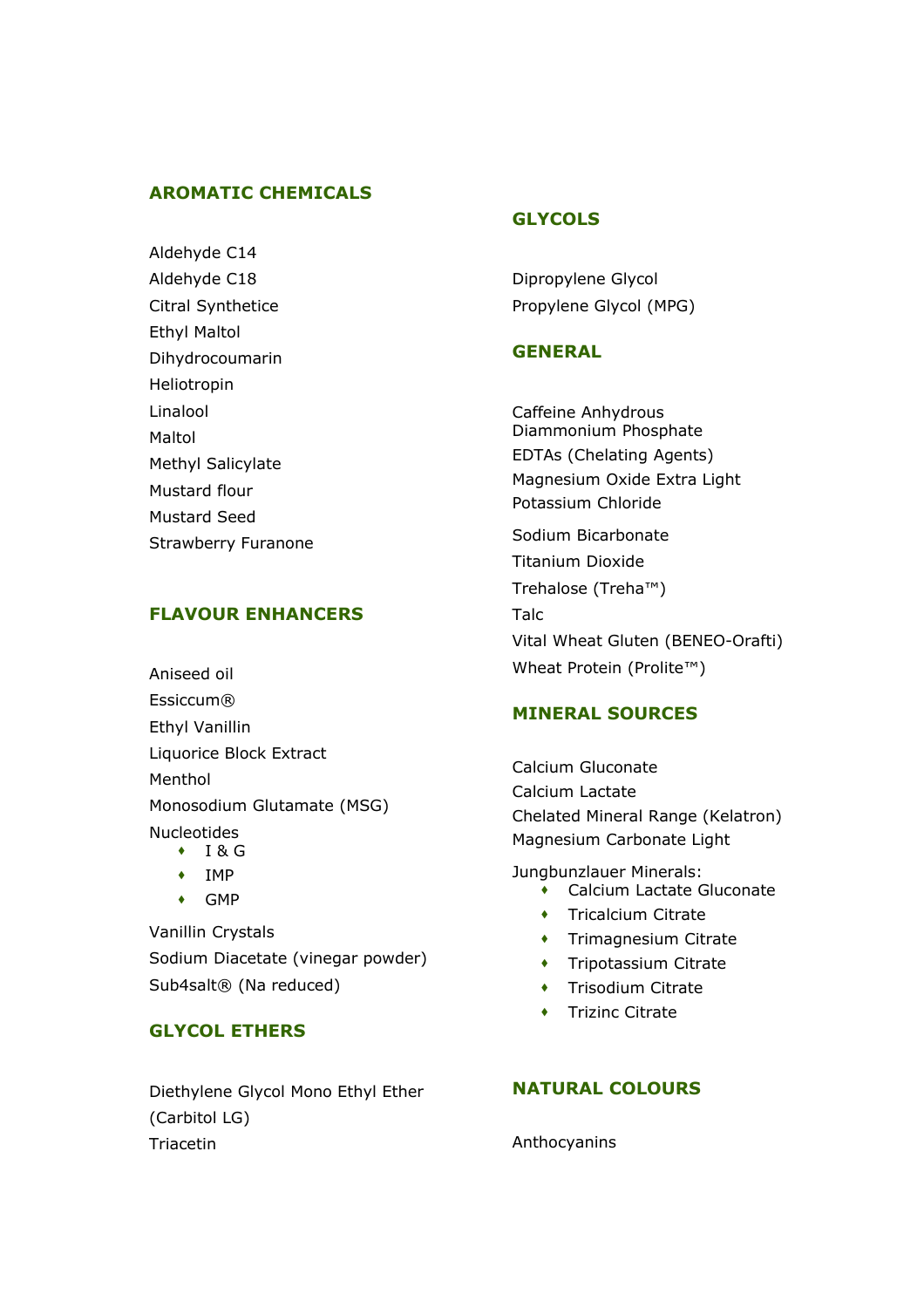Carmines Carotenoids Chlorophyll Natural pigments (Vivapigment™) Pearl pigments **NATURAL OILS**

Aniseed Oil Castor Oil Cinnamon leaf oil Coconut Oil Cod Liver Oil Eucalyptus Oil Grapefruit oil Ginger oil Lemon oil Standard Linseed (Flaxseed) Oil Olive Oil Extra Virgin Omega 3 Fish Oil Orange oil Sweet Peppermint Oil Rosemary Oil Spearmint Oil Star Aniseed Oil

#### **NUTRACEUTICALS**

Beta Carotene 10% Powder (CWS) Biotin Choline Bitartrate Coenzyme Q10 (Kaneka Q10™) D-Glucuronolactone Folic Acid Inulin (Orafti®) L-Carnitine Base L-Carnitine Fumarate L-Carnitine Tartrate Oligofructose (Orafti®)

Omega 3 Fish Powder (MEG-3®) Rosemary Extract (Vitiva) Soy Isoflavones (Novasoy®) Soy Plant Sterols (Cardioaid®) Taurine Vitamin B Range Vitamin E (Decanox™, Novatol™)

#### **OLEOCHEMICALS**

Glycerine Glycerol Mono Stearate (GMS) Medium Chain Triglycerides (MCT) Stearic Acid

#### **PRESERVATIVES**

Benzoic Acid Potassium Sorbate Sodium Benzoate Sorbic Acid

#### **RICE PRODUCTS**

Rice Bran/Germ (RemyLiVe®) Rice Flour (Remyflo®) Rice Protein (Remypro®) Rice Starch (modified, native, waxy) Rice Syrup (Remylose®) Functional rice blends (Nutriz®)

#### **BULK SUGAR REPLACER**

Isomalt® Erythritol Maltitol Syrup Palatinose® Sorbitol